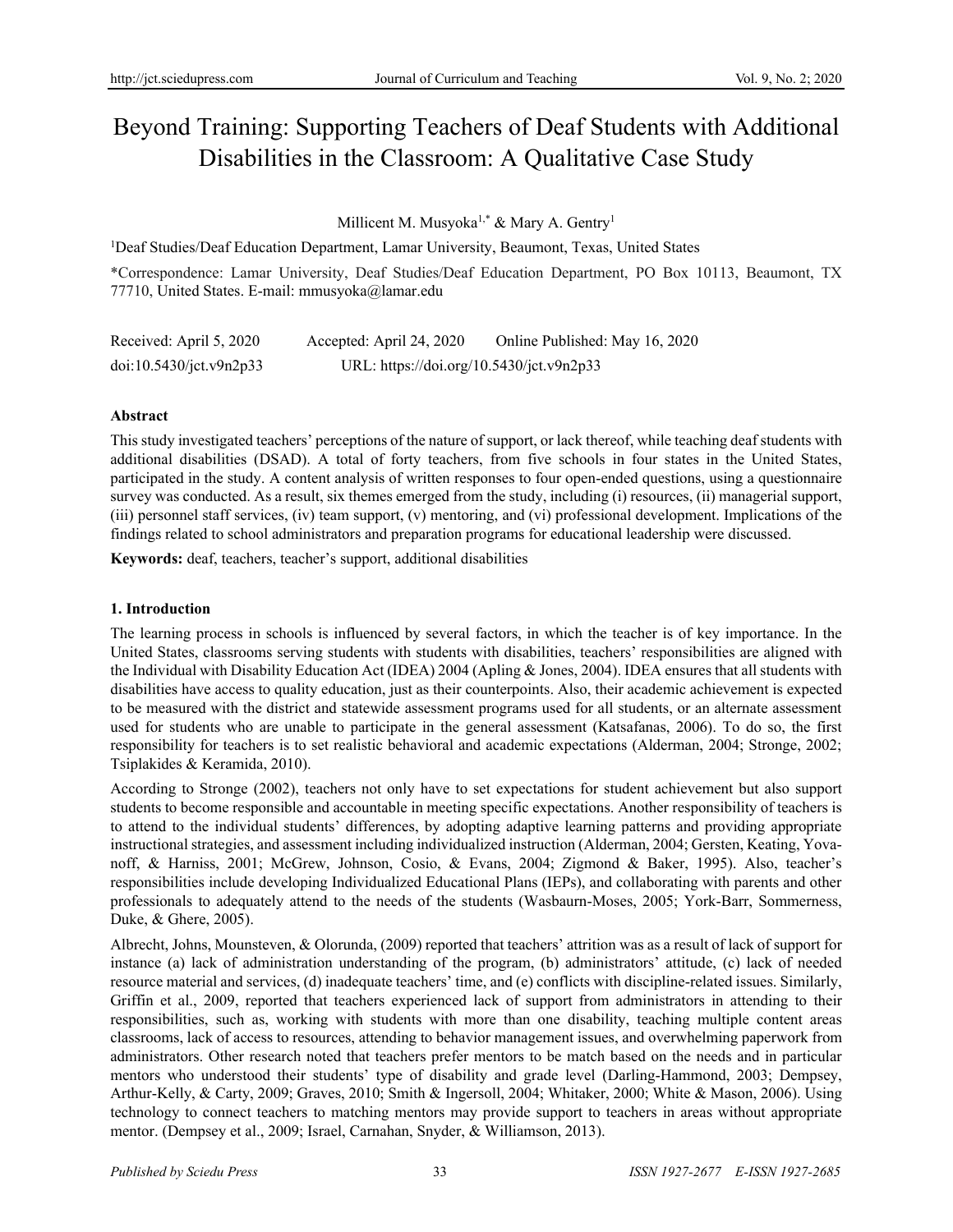Previous research shows the nature of teachers' need for support varied with the teachers' years of teaching experience and the type of students' disabilities (Cancio, Albrecht, & Johns, 2013; Otto & Arnold, 2005). Otto and Arnold (2005) study findings showed that 69% of the 228 special education teachers reported that they had administrator support, but did not report the specific type of support. Otto and Arnold (2005) argued that the possible reason why teachers who had less than five years reported experiencing less support, compared to those who had five years or more, was because beginning special education teachers tend to be overwhelmed by the responsibilities of the job. Thus, Otto and Arnold (2005) suggest it is possible for the beginner teachers to report lack of support from administrators as an "excuse" for stress-related complaints.

Similarly, Cancio, Albrecht & Johns (2013), found that teachers, who reported less need for support, were those who had been on the job longer and planned to stay in the field. Cancio et al. (2013) categorized teachers' support as emotional support; instruments support, informational support, and appraisal support. Emotional support referred to showing teachers respect, trust, and worthiness, including interest in their work and maintaining open communication. Instrumental support focused on providing teaching resources, adequate space and ensuring adequate time for teaching and nonteaching duties. Informational support was related to providing teachers with information to improve classroom practices through professional development. Appraisal support involved providing ongoing personnel appraisals, such as frequent and constructive feedback about their performance, information about what constitutes effective teaching, and clear guidelines regarding job responsibilities. Their results showed most teachers needed both, emotional support and informational support. The need for emotional support and informational support is reported in other research (Billingsley & Cross, 1992; Cross & Billingsley, 1994; Ingersoll, 2001; Martin, 2008; Richard, 2007, 2004). In particular, Richard (2007, 2004) found that the greatest need for teachers with six to ten years of experience, and those with more than ten years of experience, is to be respected as professionals for their knowledge and experience. Emotional support for seasoned teachers involved the principal asking their opinion, valuing their input, and giving them opportunities for decision-making, while providing mentoring and informational support to new teachers (Richard, 2007, 2004). The goal of this study was to examine if teachers of Deaf Students with Additional Disabilities (DSAD) reported similar support systems in their institutions.

A literature review on the nature of support offered to teachers of Deaf Students with Additional Disabilities (DSAD), showed a lack of research. Previous studies regarding teaching DSAD have focused on the teachers and the skills they must have (Bruce, DiNatale, & Ford, 2008; Luckner & Carter, 2001; Musyoka, Gentry, & Meek, 2017). Several studies have reported teachers' lack of skills to teach DSAD (Dodd and Scheetz, 2003; Guardino, 2015; Musyoka, Gentry, Bartlett, 2016; Musyoka, Gentry, & Meek, 2017). Additionally, teachers of students with various disabilities, tend to experience role conflict, role ambiguity, feelings of being pressured and unrealistic expectations (Musyoka, Gentry & Bartlett, 2015; Skaalvik & Skaalvik, 2007). Most studies have recommended providing teachers of DSAD professional development as they continue to work with these students (Bruce, DiNatale & Ford, 2008; Dodd & Scheetz, 2003; Guardino, 2015; Luckner & Carter, 2001; Musyoka, Gentry, & Bartlett, 2016; Musyoka, Gentry, & Meek, 2017). Additionally, a recommendation has been made to teacher preparation programs to examine how their programs can provide graduating teachers with knowledge and skills in attending the needs of DSAD (Jones and Ewing, 2002; Musyoka, Gentry, Bartlett, 2016; Musyoka, Gentry & Meek, 2017). Although providing teachers with knowledge and skills is essential in teaching this population, one factor that can impact a teachers' efficacy is the support available to them (Prather-Jones, 2011). It is essential for those teachers who are in the classrooms before professional development occurs, to identify the nature of support they need (Billingsley & Cross, 1992; Cancio, Albrecht & Johns, 2013; Cross & Billingsley, 1994; Ingersoll, 2001; Martin, 2008; Richard, 2007, 2004). Consequently, the purpose of the current study was to examine teachers' perceptions of the nature of support, or lack there of, while teaching DSAD in selected program across the United States.

# **2. Methods**

The current study adopted a qualitative study design to understand the perceptions of teachers of DSAD in four selected program in the United Stated related to the support they received. Qualitative research methods are used to investigate people's lived experiences and interpret the meanings of those experiences (Bogdan & Biklen, 2003; Creswell, 2005; Denzin & Lincoln, 2000). According to Creswell (2005), qualitative research methods provide in-depth descriptions and rich contextual pictures that provide a deeper understanding of how participants perceive a phenomenon. The phenomenon in the current was the type of support needed or provided by their schools. To examine the selected case, the qualitative research questions begin with how or what, so that the researcher can gain an in-depth understanding of case study (Patton, 2002). Thus, in this study, the guiding research question was the "What are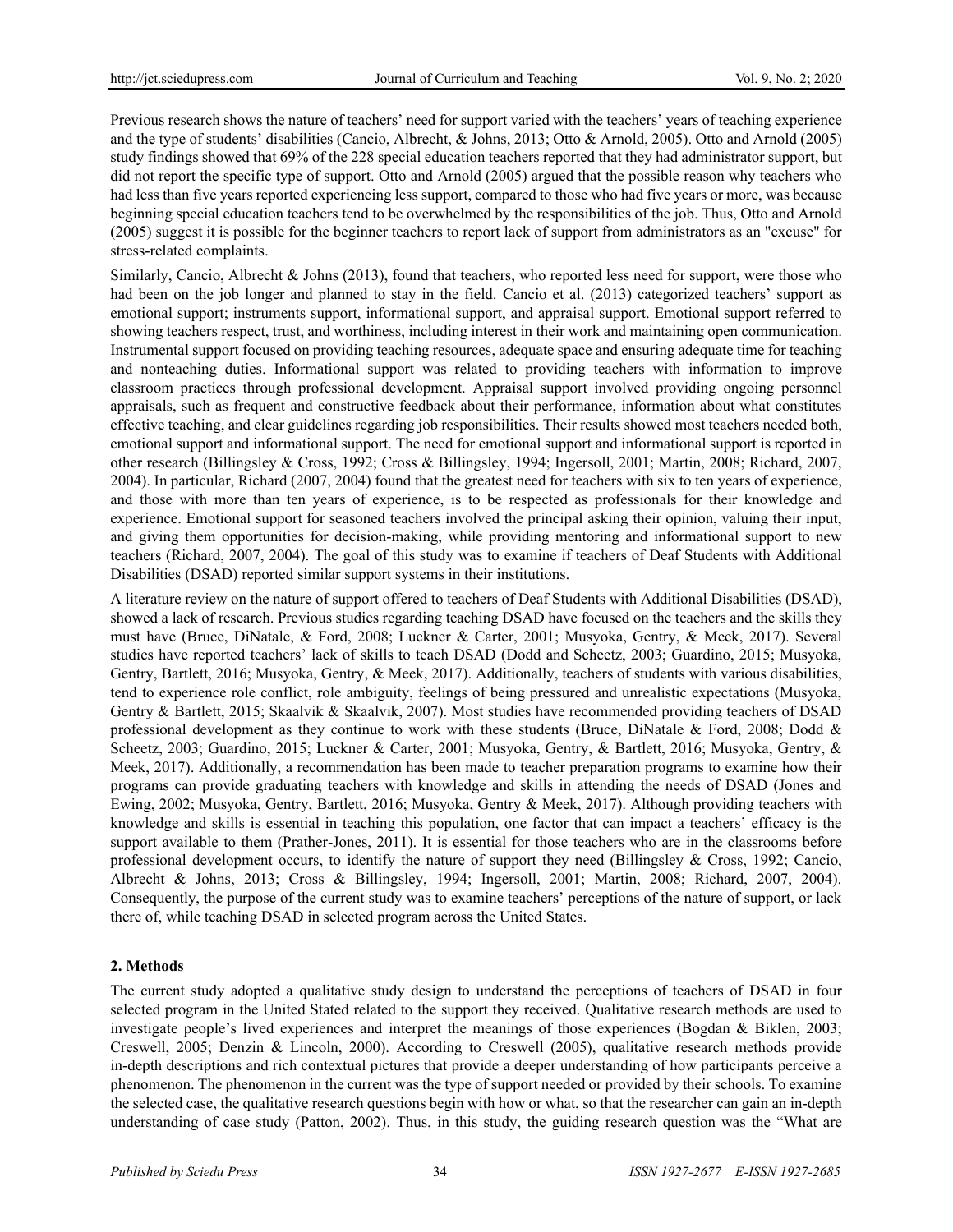teachers' perceptions of the support they need when teaching DSAD?" The case study allowed the researcher to make meaning out of real-life events of teachers of students who are DSAD.

#### *2.1 Sampling Procedures*

Purposive sampling was used to select the schools and participants involved in this study. This method of selecting participants enabled the researchers to select participants who could best provide information and responses that attended to the research questions (Creswell, 2013; Patton, 2015). According to Yin (2009) prior to collecting data, a defined set of operational criteria, whereby candidates will be deemed qualified to serve as cases, was set. The criterion used in selecting the participating teachers was related to their experience teaching a deaf student that had been assessed and identified as DSAD. Preliminary fieldwork to study the feasibility of doing the study enabled the researchers to locate schools willing to participate. During the feasibility study, we sent an email to schools with deaf students, both schools for the deaf and mainstream programs, and explained the focus of the research. Only five schools agreed to participate and responded to our request. After identifying the school, the school's principals and superintendents assisted in identifying the teachers who had DSAD in their classes.

#### *2.2 Participants*

| Participants Demographics                                                                                                                                                                                                      |                        |
|--------------------------------------------------------------------------------------------------------------------------------------------------------------------------------------------------------------------------------|------------------------|
| <b>Sex</b>                                                                                                                                                                                                                     | Women: 26              |
|                                                                                                                                                                                                                                | Men:14                 |
| Type of certification*a                                                                                                                                                                                                        | No certification: 1    |
|                                                                                                                                                                                                                                | Deaf education: 31     |
|                                                                                                                                                                                                                                | Special education: 11  |
|                                                                                                                                                                                                                                | General education: 12  |
|                                                                                                                                                                                                                                | Other certification: 8 |
| Teaching experience*                                                                                                                                                                                                           | $1-5$ years: $8$       |
|                                                                                                                                                                                                                                | 6-10 years: 11         |
|                                                                                                                                                                                                                                | More than 10 years: 21 |
| Grade level taught                                                                                                                                                                                                             | $EC-6:11$              |
|                                                                                                                                                                                                                                | Middle school:12       |
|                                                                                                                                                                                                                                | High school & other:17 |
| Teacher prep program attended                                                                                                                                                                                                  | Deaf education: 14     |
|                                                                                                                                                                                                                                | Special Education: 7   |
|                                                                                                                                                                                                                                | General Education: 8   |
|                                                                                                                                                                                                                                | Other programs: 11     |
| <sup>a</sup> some teachers hold more than one type of certification                                                                                                                                                            |                        |
| range and a sample of the second service of the service of the service of the service of the service of the service of the service of the service of the service of the service of the service of the service of the service o |                        |

#### **Table 1.** Participants Demographics

<sup>b</sup> teacher's' overall years of teaching deaf students.

This study involved 40 teachers from five schools in four states in the United States, including Louisiana, Texas, Mississippi, and Indiana. Four of the five schools were schools for the deaf while one was a mainstream school with self–contained classrooms for deaf students. Based on the criteria set for participation, the number of teachers who participated in the study ranged varied from one school to another. It is not possible to identify the number of teachers per school because it was an online survey, and we did not include in the questionnaire an item to identify the school. Some of the teachers taught DSAD in separate classrooms/program for DSAD within the deaf education school. Other teachers taught DSAD in integrated classrooms with DSAD and typical deaf students then used "Pull out Programs" to support them. Teachers in the mainstream, self-contained classroom, handled both deaf students with and without disabilities in their same class. The participating teachers included 35% male and 65% female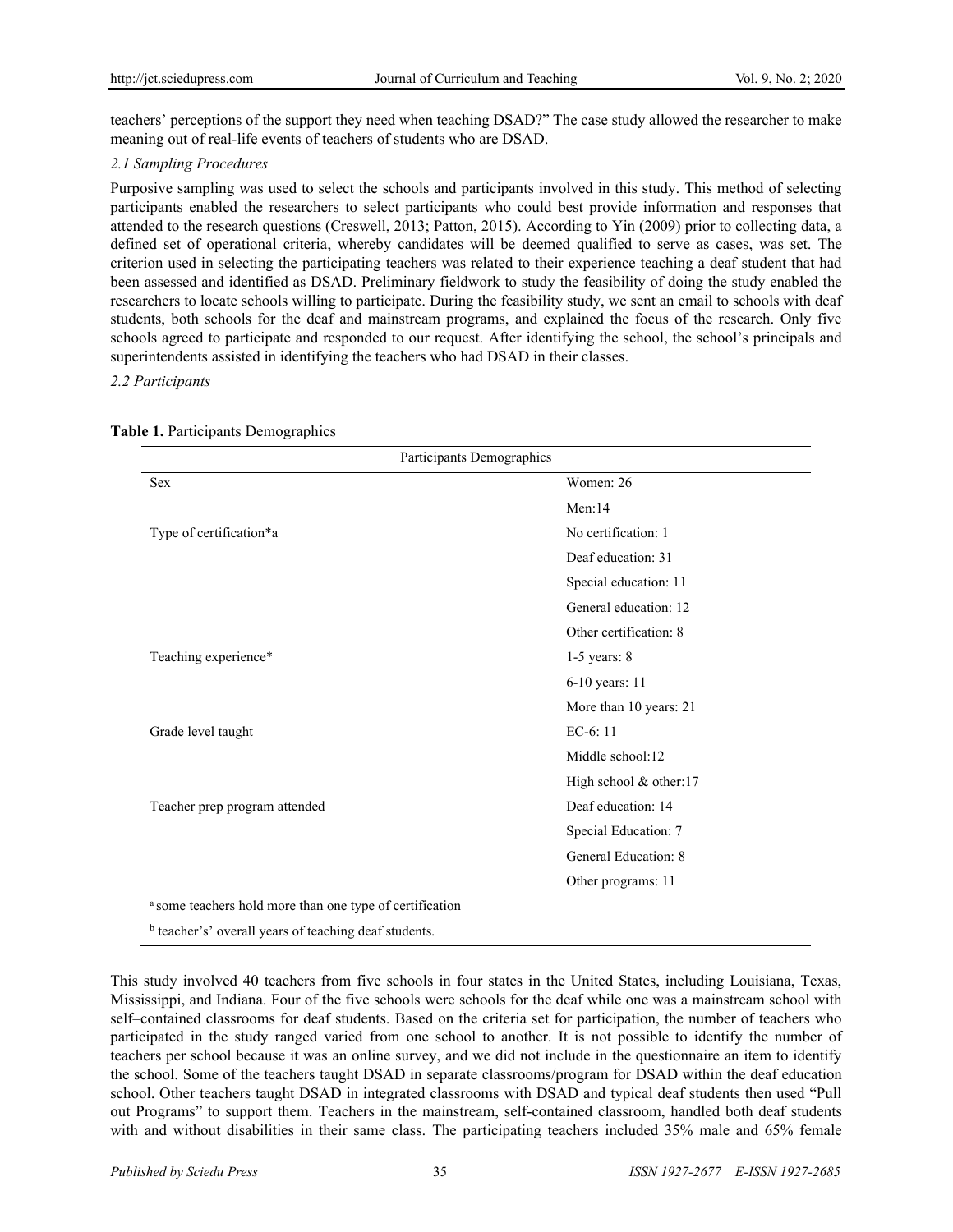respondents. The majority of the participants (42.5 %) were teachers in high school, and other areas, such as vocational classes. A total of 30% were teachers in middle school, and 27.5% were teachers in grades EC-6. Most of the teachers were hearing.

The participants of the current study were teachers hence specific information on students' degree of hearing loss was not collected. The participating teachers identified their students as deaf and users of American Sign Language (ASL) as the communication mode. Additionally, teachers identified the most prevalent additional disabilities to include intellectual difference, autism, attention deficit hyperactive disorders (ADHD), specific learning disabilities, and deaf blindness. Participants demographics are summarized in Table 1.

#### *2.3 Research Questions*

This study investigated the support(s) provided to and identified as important to teach DSAD. The main research question was "What are teachers' perceptions of the support they need when teaching DSAD?"

#### *2.4 Data Collection Instrument*

The current study focuses only on four open-ended questions included in a teacher survey questionnaire which was a self-reported experiences of teachers of DSAD. The researchers independently developed the survey questionnaire. The questionnaire items were derived from the literature reviewed on deaf students with additional disabilities, discussions with students taking a course on teaching deaf students with multiple disabilities, student interns experiences related to college instructors and internship/practicum supervisors. The four open-ended questions in the teacher survey questionnaire included the following:

1. Briefly, explain how you made it this far as a teacher for DSAD.

- 2. How would you describe your current teaching experience?
- 3. What current challenges are you facing in teaching DSAD?
- 4. What type of assistance would you like to receive from your school?

A pretest of the survey questionnaire items was conducted with a group of students who were currently taking, or had completed, a course on multiple disabilities and deafness. To attend to the ethical issues of coercion related with dual teaching/research roles data was collected data after the class was over and students had their grade for the class (Comer, 2009; Ferguson, Yonge & Myrick, 2006; Ridley, 2009). Also, students were fully informed and given the voluntarily chose whether or not to participate in the research and no incentive for participation was offered. Additionally, students were offered the option to withdraw from the study after giving consent by closing the browser window before clicking submit.

# *2.5 Data Collection Procedures*

Survey Monkey, an online data collection tool, was used to disseminate the survey questionnaire. To receive informed consent from participants an information sheet was created as the first page of the online survey and participants were required to check a box to indicate consent before beginning the survey (Ferguson, Yonge, & Myrick, 2004; Mahon, 2013) To assist with maintaining the anonymity of the participants the researcher deleted the IP addresses which are personally identifiable information before saving the data (Barchard & Williams, 2008; Buchanan & Hvidzak, 2009). The data was collected in Fall 2014 and Spring 2015.

The participants were not limited to space in providing their responses to these open-ended questions. There were no direct questions that focused on specific support, but more so of their description on how they made it thus far, their experiences and challenges in teaching DSAD, the type of assistance they needed and received. Two researchers were involved in data collection, data analysis and in writing the findings report. Both researchers are faculty in a deaf education teacher preparation program.

# *2.6 Data Analysis*

Content- analysis was selected as an appropriate data analysis approach for the current study. Qualitative content analysis refers "to characterize the collection of generic qualitative analytical moves that are applied to establish patterns in the data" (Dörnyei, 2007, p. 254). The content analysis includes coding for themes, looking for patterns, and making interpretations. The content-based analysis in this study involved four significant steps: (a) transcriptions (b) data coding (b) categorization for themes and looking for patterns and (c) interpreting the data and ultimately drawing conclusions.

The researchers retrieved all the responses from the open-ended questions and developed a transcript. Next, the researchers read and reviewed the transcripts numerous times to identify patterns and develop the first codes.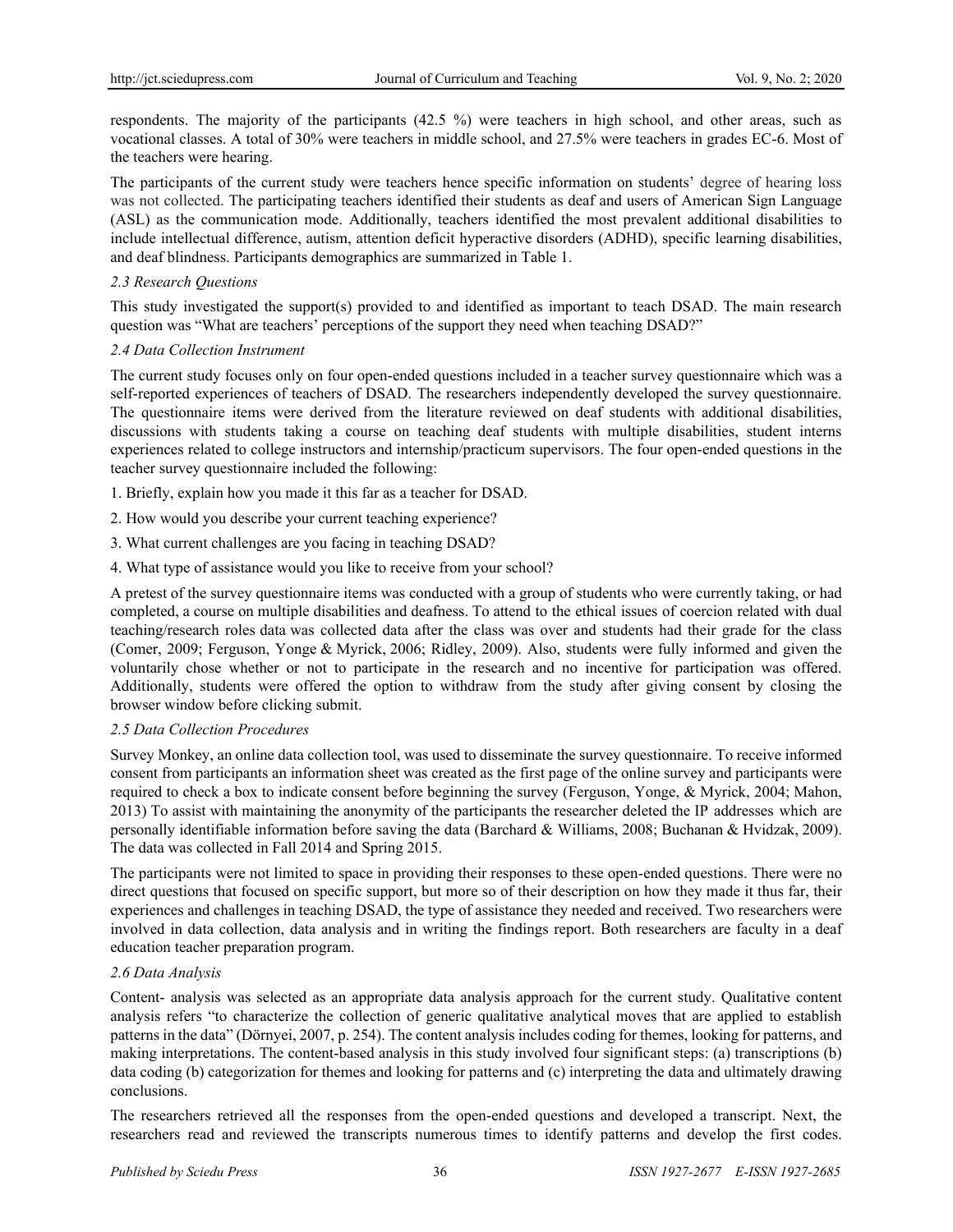Responses from four open-ended questions were used to identify and describe teachers' perceptions of the nature of support they needed. There were a total of 211 statements, and each was considered a unit of analysis. In qualitative research data coding schemes can be done inductively or deductively (Fereday & Muir-Cochrane, 2006). With the inductive method, there are no pre-determined categories. Instead, codes emerge directly from the raw data. On the other hand, deductive methods involved the use of a coding manual that includes data from pre-determined categories.

For this study, inductive coding method was used because the researchers allowed the data to define the codes. Sentence-by-sentence coding assisted the researcher in analyzing the meaning derived from the data (Charmaz, 2006). The researchers searched for commonalities to assign codes. Two researchers read all the statements and coded each one separately. Then the codes were categorized, which was done by sequencing and combining the codes to determine any interrelated patterns emerging. The researchers discussed and agreed upon the specific codes. The researchers grouped codes that were similar into categories. Subsequently, coded combinations were compared to see if a broader classification of the codes was possible. Patterns were identified through comparisons of the basic ideas in each category, and the major themes emerging were selected for discussion.

#### *2.7 Validity and Trustworthiness*

According to Creswell (2003) validity has different meanings in qualitative research as compared to those in quantitative research. In qualitative research, the researcher is involved in data collection and interpretation of the data; hence there is a need to examine the validity and trustworthiness of the study. To increase the trustworthiness of the findings, the researchers employed various strategies. First, the researchers provided an audit trail, which is a detailed explanation of the data collection and analysis methods. It also shows how decisions were made throughout the study (Lincoln & Guba, 1985; Merriam, 2002). The researchers also conducted a member checks by contacting the participants to verify the accuracy of the content and the meaning (Creswell, 2003; Lincoln & Guba, 1985; Merriam, 2002). Also, the rich, thick description was included in the study to enable other researchers to make decisions about transferability (Lincoln & Guba, 1985; Merriam, 2002).

#### *2.8 Researcher Positionality*

The two researchers conducted data collection and data analysis. In qualitative research, the researcher's biases and values impact the outcome of any study (Galdas, 2017; Thirsk & Clark, 2017). Hence, the researchers considered their own biases, limitations, and views throughout data collection, analysis, interpretation, and the reporting phases of the process. To neutralize or bracket their biases, the researchers provided their personal experience germane to this study.

Both researchers worked as teachers of K-12 students who are deaf and hard of hearing who use American Sign Language and English as mediums of instruction. One of the researchers was a teacher for more than 20 years while the other research was a teacher for five years. Their experience as classroom teachers enabled them to come into contact and teach students who are deaf and DSAD. One of the researchers' training during her graduate studies included a focus on teaching DSAD. Currently, both researchers are faculty in a graduate Deaf Education teacher preparation program, in which the majority of their students are currently teachers in the classrooms. Thus, the researchers have an opportunity to interact with classroom teachers during pre-service and in-service training. Understanding the issues and experiences of teachers of students who are deaf and DSAD, and who are, both, beginning teachers and experienced teachers, provides them with an understanding of the different support teachers need when working with DSAD.

Also, both researchers view deaf as ASL/ English bilinguals, and their teacher preparation program adopts an ASL/English bilingual framework. In this framework, the researchers have been immersed in the Deaf community and emphasize the importance of ASL and deaf culture in deaf education. Although they are aware of deaf students who do not use ASL and are not part of the deaf community, their professional affiliation, organizations, conferences, and professional development opportunities, is on ASL/ English bilingual deaf, and hence, may constitute a bias.

# **3. Findings**

Six major themes emerged from the study. The number of responses in each category shows the extent of how teachers responded to each category. There were a total of 211 responses that were related to the nature of support provided or needed. Figure 1 shows the various types of supports as reported by the teachers of students who are DSAD.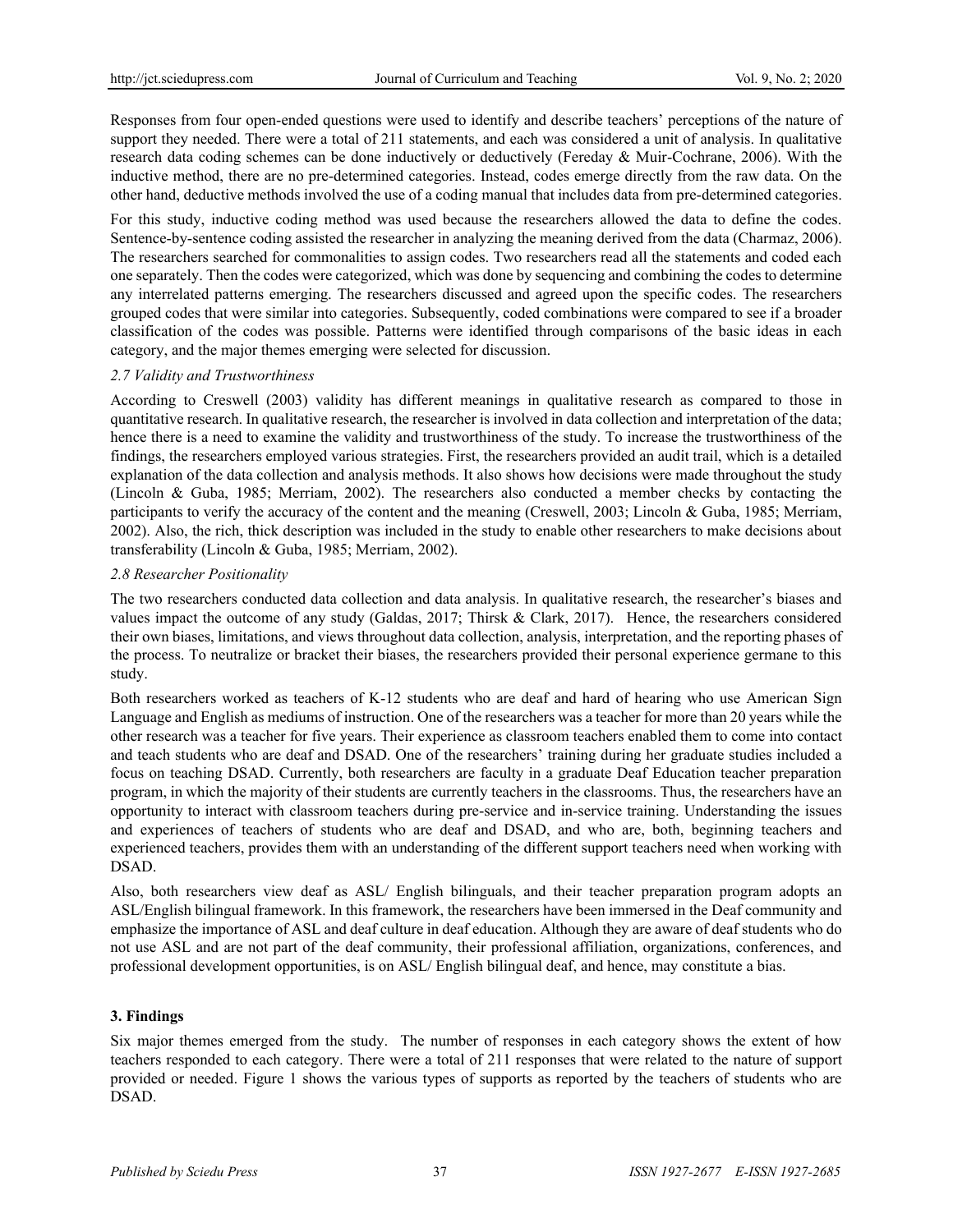

**Figure 1.** Type of Support Reported by Teachers

# *3.1 Resources (36 Responses)*

In most special education classes, teachers have students with various disabilities; hence teachers must modify their lessons to attend to the unique needs of each learner by providing individualized education programs. To do so, teachers rely on the availability and the quality of their resources to attend to the various learning needs in their classrooms. Several responses included general statements of complaints related to the lack of resource support, such as an appropriate curriculum and curriculum materials for implementing the ongoing program. One teacher indicated her lack of support as "to have a special curriculum, standards, and classroom resources ready to help those students with additional disabilities." Related to curriculum, most teachers said they needed support with resource material to implement the curriculum given by the state. One teacher stated, "Finding materials that don't require so many modifications for the different needs of the students (ex: having to add picture communication supports to a passage for English class, as well as making up the independent work also with picture communication supports) can be quite time-consuming." Most teachers reported the issue of time-consumption and curriculum. One teacher said; "For about 99% of the time, you have to make your materials for instruction. I need support to get materials I can easily modify." Teachers indicated they would save more time if they had materials they could easily adapt.

# *3.2 Managerial Support (45 Responses)*

Teachers who teach DSAD in their classrooms have students with more than one disability group and sometimes, different grade levels. These teachers depend upon school administrators and school culture to provide working conditions that enable them to manage their daily challenges at work. Teachers expressed a lack of managerial support, which included adequate time to teach and do non-teaching duties. They also needed clear guidelines regarding job responsibilities. The main issue raised was related to time management and receiving adequate time to do their job efficiently. Several teachers expressed they did not have enough time, even to plan effectively; hence they stayed after school or carried work home daily. Some teachers associated the lack of time as due to paperwork needed. One teacher posited, "The thing I do the least is teaching. Paperwork, computer work, lesson plans to meet the diversity... and so much more take up most of my time."

Lack of guidelines on their responsibilities, both within the school and out of school, made most teachers feel a lack of support. Some teachers were both teachers and job coaches or job placement officers at the same time. Teachers expressed a lack of guidelines on how to do the job placement and lack of support to find job placements for students in the high school and vocational classes. One teacher commented, "I have a hard time trying to find outside jobs that will take my students. A lot of people (non-signers) do not want to take my students in because they cannot sign themselves. My students are not experts at signing either, but they do understand gestures."

Additionally, several responses indicated a lack of support in providing clear guidelines on the teachers' expectation of their responsibilities. The expressions covered all aspects of their role as classroom teachers and their service to students and their parents. One teacher shared, "There are no clear guidelines on our role as teachers of these students. Sometimes there is a conflict of what my role should be as a teacher." Another teacher said, "I am not sure what I am supposed to do and what the parents should be doing. I find myself doing everything for the students, including what I think the parents should do." The lack of clear guidelines not only created role conflicts, but also made teachers feel overwhelmed. As one teacher posited, "My role can be overwhelming because it is not just teaching. I don't know where it should stop."

Finally, students with disabilities transitioning from one grade level to another, and from one school to another, are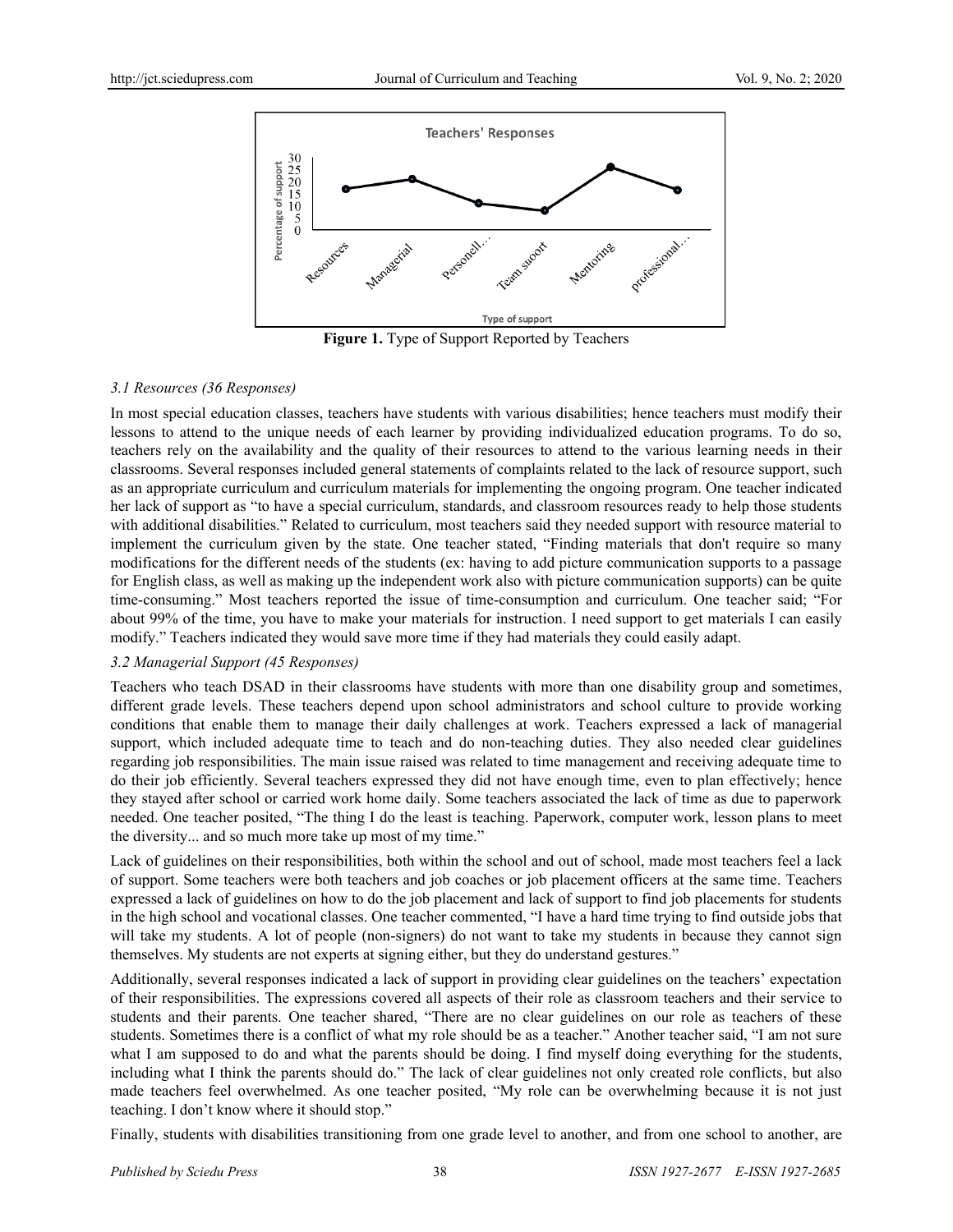expected to adjust to changes in routines, schedules, teachers, classmates, schedules and buildings. These transitions could be smoother if the school administration offered support to both students and teachers through planning and preparation. Teachers need support information on student-specific information about learning styles, communication systems, medical issues and behavior support that have worked in the past so that precious time is not lost every day figuring how to teach or manage classroom behaviors. During the current study, most teachers expressed the need for support to gain adequate information about each student's needs. Due to the lack of sufficient information in the file about the student's additional disabilities, one teacher said, "I need more meetings set with parents and former teachers so I can get a better understanding of my students and what strategies have been successful in the past."

# *3.3 Classroom Support Staff (23 Responses)*

In special education classrooms, they will work as part of a team with many other staff members, including speech therapists, behavioral specialists, occupational therapists, and instructional assistants. The instructional assistants are known by a variety of titles, including para-educator, educational technician, teacher aide, and teacher assistant. The main focus in this theme was the need for support in the classroom by having an appropriate and adequate assistant. Most teachers reported they had support staff in their classroom. A teacher shared how important it was for her school administration to provide her with classroom support staff. "I have an assistant who helps me when needed in managing behavior, so I am better able to focus on teaching and meeting the students' differentiated needs. While I work one-on-one with one student, my assistant works with the other students." Another teacher reported the same support by stating that "We have behavior specialists to assist.... some with autism students..."

The data from the current study showed that in most classrooms with DSAD teacher, assistants/provided provide related instructional support for classroom teachers, allowing them more time for lesson planning and teaching. For instance, some teacher assistants assisted in the implementation of a behavioral intervention plan. A few teachers reported they had teacher assistants or aides, but did not feel they were efficient or had minimal understanding of the tasks. Teachers made comments such as "We need professional aides" or "teacher assistants need training" or "aides that have knowledge of students' needs is needed."

# *3.4 Team Support (17 Responses)*

Teachers expressed dissatisfaction with the school's interest in their work. Some teachers felt the school administrators, and other teachers considered them as the "other" and did not seem to have much interest in the work they did. One teacher commented that, "I would like more support from administrators. We are known to be in the basement and left behind." Additionally, another teacher posited that, "I feel no one knows what is happening in my classroom unless there is a problem" while another felt that "Most of the time we are on our own."

A few teachers reported their administration considered them as part of the decision-making team and provided them the opportunity to discuss their ideas. One teacher said, "Yes, I have a wonderful department and admin team that is always supportive of whatever I need help with. We bounce ideas and techniques off each other daily." On the contrary, some teachers expressed dissatisfaction with administration understanding them, listening to them, consulting with them before implementing an action, or considering their ideas. One teacher shared, "The administration needs to consider better class placements. A kid is reading on a college level in the same class as a kid who reads on a first-grade level and has severe attention issues, makes it difficult to get progress done." Also, another teacher said, "Understanding what we do. It is frustrating because the school requires that they take the same tests at the end of the year. There is no help when they have to take the state test at the end of the year."

# *3.5 Mentoring (55 Responses)*

The responses in this theme explicitly described the practice of having a mentor to provide knowledge and skills to guide beginning and continuing teachers. The need for mentoring was expressed as the absence of qualified, informed personnel to guide the teachers in developing knowledge and skills related to teaching DSAD. Some teachers shared they had no mentoring. One teacher stated "My teaching experience has been challenging and rewarding. I have never had a mentor/teacher/or supervisor take the time to assist me with these issues. I have learned these on my own." Another teacher with similar experiences said that "I started my first day of teaching with no mentor and still today … 10 years plus experience. A few teachers expressed they were given a mentor. Some of these teachers who received a mentor reported the mentor had no knowledge or experience of teaching DSAD. One teacher said, "I was assigned a mentor, but I think it is important to have a mentor in this area… not just deaf education." Another teacher said, "I don't get a lot of support from the supervisor of deaf education here. I ask other teachers that are teaching hearing students with disabilities. I can get better ideas from them." Others got a mentor,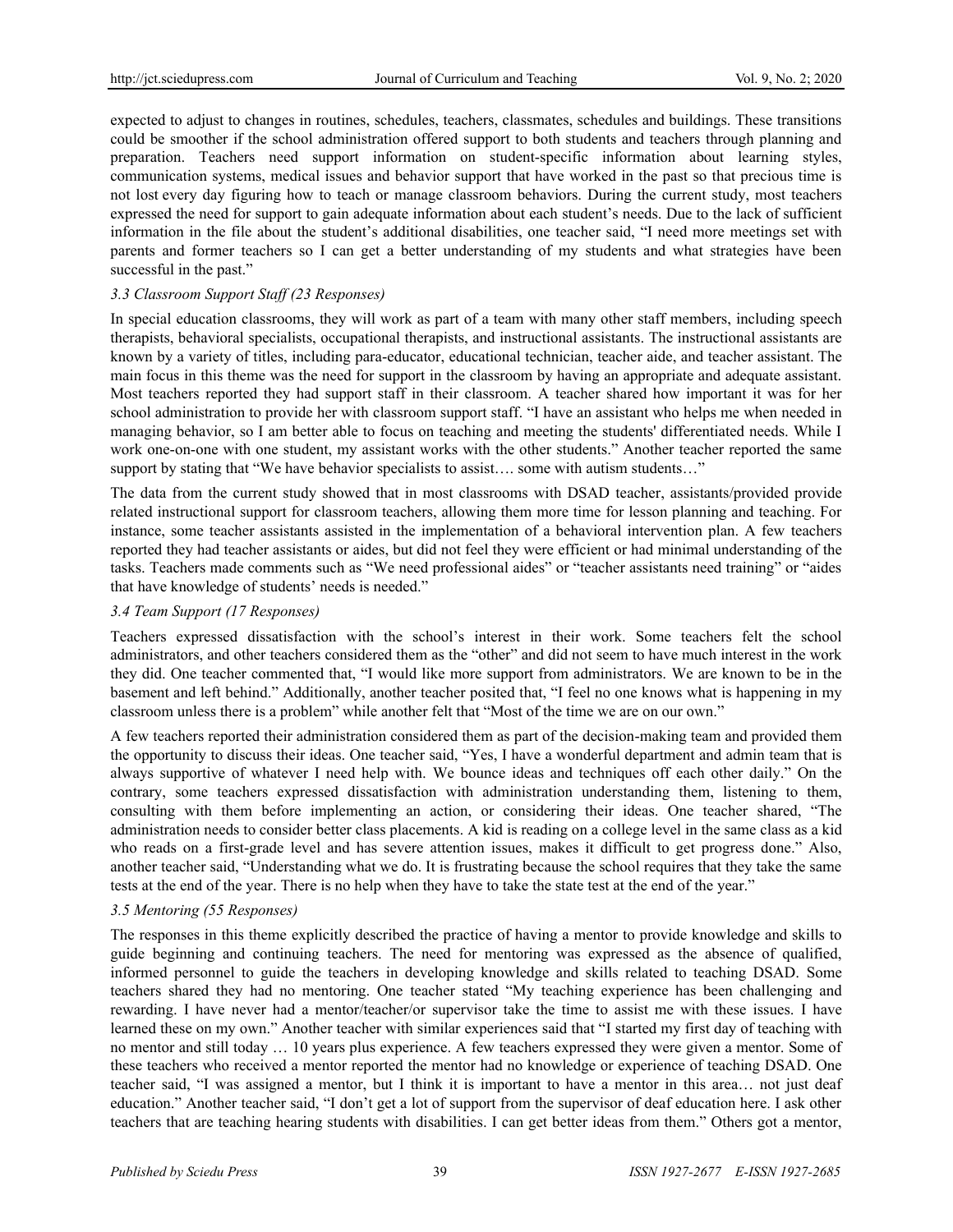but there were no clear guidelines about the mentor. One teacher stated, "I do have an unofficial mentor... mentors provide help on different issues that arise."

Further, teachers reported that they were rarely provided any meaningful feedback or ideas on how to teach DSAD. One teacher commented, "I don't know whether I am doing right or wrong. I have to plan myself to observe other classrooms to compare and improve my teaching style for the best." Another teacher said, "Not many people in the district know anything about DSAD. It is the same here in school." Also, one teacher observed that "Most of the time I can get materials if I ask them. I have gotten lots of materials that may help in my class. However, I have to tell them what I need. They don't tell me what to use with these students. They don't tell me how to use materials with these students." Consequently, for better mentoring support, teachers felt that the school administrators needed to be more explicit in assigning mentors and to provide guidelines indicating the role of the mentor and mentee.

While most teachers responded to having challenges with a mentor, there were a few teachers who expressed great administrative support in supporting mentoring. One teacher reported, "We have a good mentoring system. Our school district has a mentor program. Another teacher said, "I was assigned mentors who are willing to set up a meeting and discuss any questions/concerns as well as assist with developing goals and objectives for the following year." Two teachers reported they had no mentors, but the school administration hired a special needs teacher that would assist with issues and suggested ideas for teachers to implement.

# *3.6 Professional Development: (35 Responses)*

Professional development comprised of access to adequate information about the students and attendance to in-services, seminar/workshop to provide teachers' knowledge, and skills in teaching deaf with additional disabilities. The data showed that, although teachers had opportunities for in-service and professional development workshops, these meetings did not target DSAD. As one teacher said, "We have in-service workshops/seminars but not related to our deaf students with LD, ADHD, autism, and other issues." Another teacher sharing said, "Our school district has no workshops on deaf plus…There is no special workshop here." Further, teachers identified the type of practical support they needed. One teacher said, "We need intensive workshops on teaching DSAD." While another said, "We need workshops on behavior management of DSAD."

#### **4. Discussion**

The current study examined teachers of DSAD perceptions of the nature of support they needed or received from their schools. The current findings from this study concurred with previous research that showed special education teachers are frustrated by the lack of adequate school supplies, materials, and resources (Billingsley, 2003; Billingsley, Carlson, & Klein, 2004; Gerhke & McCoy, 2007; Kaufhold, Alverez, & Arnold 2006). According to Kaufhold, Alverez, & Arnold (2006) study, approximately 90% of the 228 teachers of students with special needs, who are three years to twenty-two years old, who participated in the study, reported frustration due to lack of sufficient materials and resources to teach effectively. In Kaufohold et al., (2006) study, among the teachers who participated, none asserted that they had adequate supplies. Gerhke and McCoy (2007) study, which involved an interview with five special education teachers, described the need to acquire instructional materials. She also mentioned that she had to bring her materials to use in the classroom. Additionally, similar to the findings in the current study, due to lack of sufficient supplies, teacher are often forced to use "out-of-pocket" money to purchase classroom supplies, materials and equipment (Abel & Sewell, 1999; Gerhke and McCoy, 2007; Kaufhold, Alverez, & Arnold 2006). These findings indicate a need to revisit the federal funding through the IDEA, which is expected to provide financial support to educate students with special needs including DSAD.

In the current study, one area of concern and lack of support expressed from teachers of DSAD was the support to get information about the various disabilities and the learning needs of their students other than an IEP. Previous research on transitions and students with disabilities showed that the receiving teacher must be involved in the transitions, by attending annual case conferences or the transition planning meetings so that information available about strategies that have worked in the past, needed modifications and adaptations, positive behavior support strategies, and methods of communication can be shared (Akos & Galassi, 2004; Frasier, 2007; Pratt, 2000). An example of strong support for information is reported by Frasier (2007) who examined how the Westminster School facilitates the support for the middle school and high school teachers of students with disabilities. In Westminster school, the administration used the existing framework of the Individualized Education Plan (IEP) meeting and intentionally established partnerships with the middle school counterparts and personalized communications among professionals, as well as parents before and after the transition.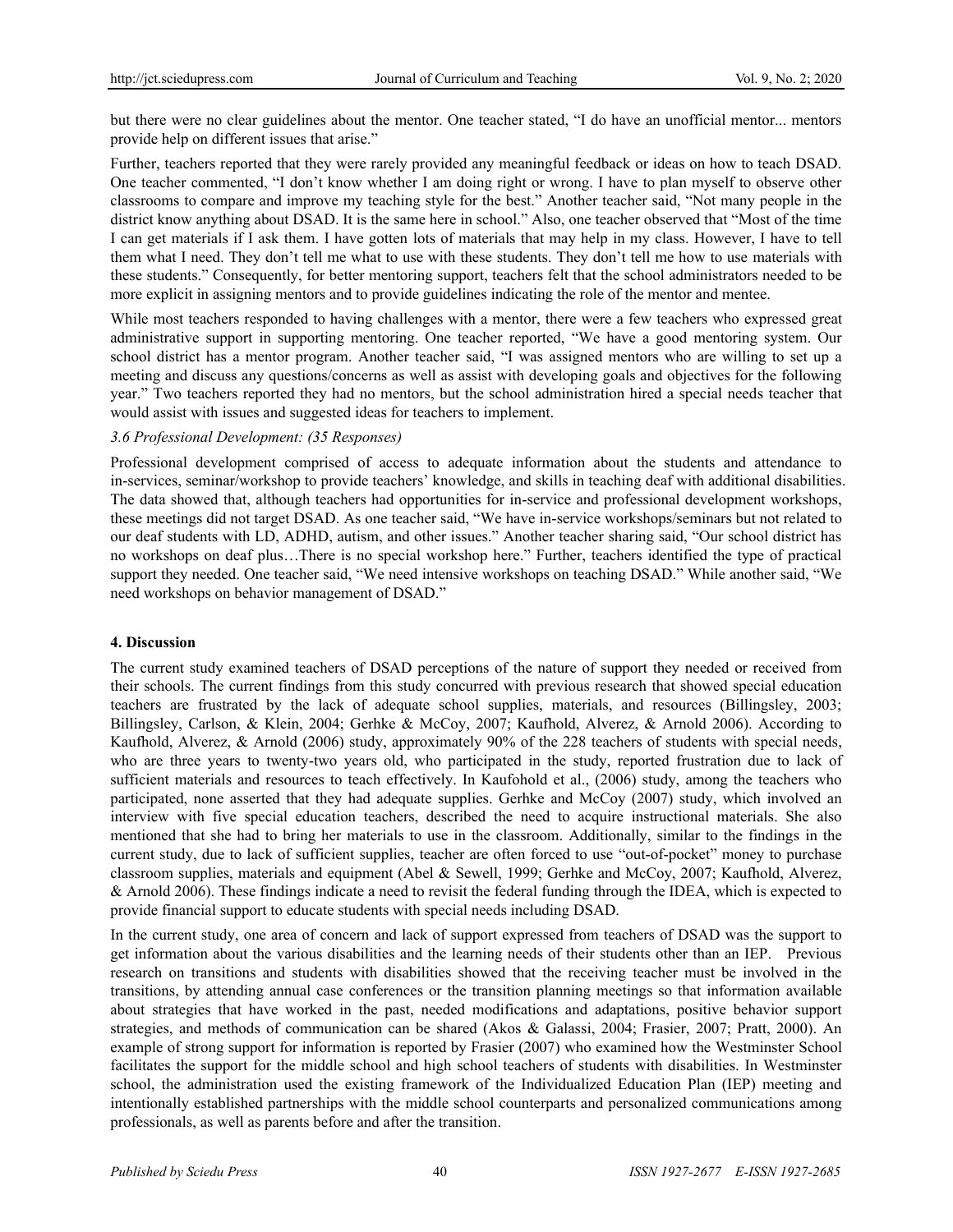In the United States the Individuals with Disabilities Education Act (IDEA) requires beginning at age 16 (or younger, if determined appropriate by the IEP team), the IEP must contain a statement of needed transition services for a student with disabilities. With such requirements, the role of a special educator has expanded to include the provision of transition and specialized services needed. Most special education teachers have content knowledge of special education but lack specific knowledge of transition skills and community services (Conderman & Katsiyannis, 2002; Thoma, Held, & Saddler, 2002; Zhang, Ivester, Chen, & Katsiyannis, 2005). The findings from these previous studies concur with the current study findings in which teachers expressed lack of support for implementing transition activities, such as job placement and job coaching for the high school students who are DSAD. Similar to previous findings, most teachers of DSAD have content knowledge about Deaf education; hence the school administration needs to support teachers of DSAD who teach students who are 16 years and above by providing them skills and knowledge on meeting their students IEP transition goals.

Classroom assistants are also an essential part of the staffing structure of many individual education classrooms. Although the special education teacher is expected to plan instruction, which is then carried out by the teacher assistants studies, show that their work has become more instructional than supportive and hence, they need training to do their roles (Giangreco & Broer, 2005; Werts, Zigmond, & Leeper, 2001). Also, studies have shown assistant teachers show how teachers are busy and rarely have time to provide the training and supervision the teacher assistant need. Giangreco and Broer (2005) reported that special education teachers devote less than 2% of their time to individual supervision of teacher assistants. Previous research shows there is no clear guidance on who should provide training, supervision, and evaluation of teacher assistants to ensure teachers are receiving the classroom support they need (Brock & Carter, 2015; Locke, Kratz, Reisinger, & Mandell, 2014). Hence, it is not surprising that most teachers of DSAD may be having classroom support staff that are not trained or whose roles and responsibilities are not explicitly described or explained to the classroom, making the teacher feel they have personnel who are not helping them meet their expectation of them.

The teaching experience of the participants in this study varied. Eight teachers had one to five years of teaching experience, eleven teachers had six to ten years, and twenty one teachers had more than ten years of experience. Although the difference in teaching experience, mentoring was identified as one type of administrative support that the teachers needed. The need for mentoring echoes in previous studies which identified mentoring as critical support for teachers (Graves, 2010; Leimann, Murdock, & Waller, 2008; Whitaker, 2000). The effectiveness of the mentor depended on both their knowledge and competency (Darling-Hammond, 2003; Dempsey, Arthur-Kelly, & Carty, 2009; Graves, 2010). According to Dempsey, Arthur-Kelly, & Carty, 2009 they must have someone who can address specific problems and provide them with sound advice. In the current study, several teachers reported having been assigned mentors that had no knowledge or experience to teach DSAD; hence they were not able to offer them the support they needed.

The problem of identifying and matching teachers may result from a lack of available mentors on-site. With the advent of technology, an emerging trend in mentoring is the value of electronic mentoring, or e-mentoring (Smith & Israel, 2010; White & Mason, 2006). In White and Mason (2006) study, the location of the mentor was found not to affect the mentoring experience. Based on previous findings, the lack of available mentors on-site for teachers of DSAD can be resolved by the principal organizing e-mentors from other schools or universities who have access to video web conferencing, video modeling, emails among other technologies to support the teachers.

Also, the current study uncovered the need for team player support as necessary for teachers of DSAD. The need to provide teachers with a sense of team players, reported in the current study, echoed previous studies that showed how school administrators support teachers by listening and including teachers' voice in decision making (Hansson & Gamage, 2008; Many (2008). According to Many (2008), the need to provide team player support can be achieved by administrators scheduling teacher collaboration during the school day. This sends a clear message of the importance of collaboration in which the teacher feels they are involved on issues regarding their students' learning process and outcomes.

Finally, the current study findings reiterated the importance of professional development as a key component in supporting teachers (Cheetham & Chivers, 2001; Eraut, 2004). The primary concerns in the professional development for teachers of DSAD were to be offered with professional development that addressed their specific needs of teaching DSAD. The teachers' responses in the current study tended to focus on formal professional development, which means a conference, seminar, or workshop (Mizell, 2010). Other definitions of professional development include informal contexts such as discussions among work colleagues, observations of a colleague's work, or other learning from a peer through social media and social network sites (van Bommell & Liljekvist, 2016;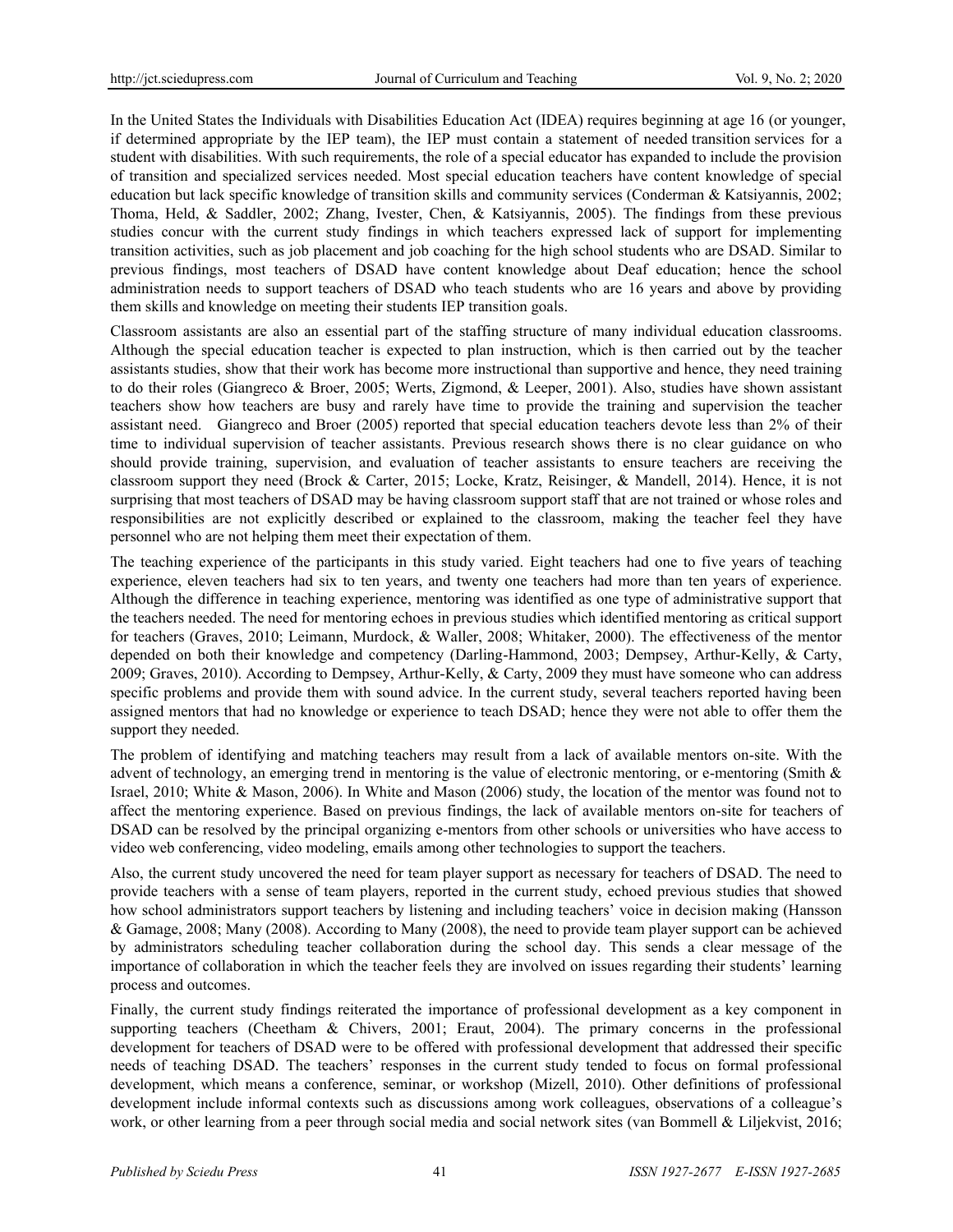Mizell, 2010). Most schools may not be able to offer a formal traditional professional development, but National Staff Development Council (NSDC) (2001) suggests informal professional development can be made available by school districts by dedicating at least 25% of an educator's work time to be devoted to learning and collaboration with colleagues. Following the recommendation of NSDC, 25% of the educators' time can also be used to provide teachers to participate in e-mentoring, which allows teachers to be matched with mentors who are off site (Dempsey et al., 2009; Israel, Carnahan, Snyder, & Williamson, 2013).

#### **5. Limitations of the Study**

The sample size for this study was small because it included only 40 teachers from only five schools. Another limitation of the study was that the participating teachers were teaching in classrooms that all the students were deaf and users of ASL. Research shows that today many deaf students are mainstreamed in public schools (Antia, Stinson & Gaustad, 2002; Reed, Antia, & Kreimeyer, 2008), it is possible that teachers in mainstream classrooms may have DSAD in their classes and their experiences are not included in this research.

#### **6. Implications and Recommendations for Future Studies**

The study's findings have implications for schools with teachers working with students with disabilities. Schools with deaf students need to recognize the difference between teaching DSAD and those without disabilities. Besides recognizing the task for teachers of DSAD, school administration needs to be intentional in providing support to teachers of DSAD. Similarly, mainstream programs with deaf students must be intentional to understand and support deaf students that may have additional disabilities. Teacher retention depends on the nature of support teachers receive (Carroll & Fulton, 2004; National Commission on Teaching and America's Future, 2012). To reduce teacher burn-out and improve attrition rates, additional studies are needed to improve the support for teachers in the classroom. This study's findings have implications for higher education programs that focus on training school leaders. Training programs on educational leadership need to include foundational knowledge on administration in special education programs. The knowledge is essential to facilitate school supervisors to become intentional about how to support their teachers, including those teaching students with disabilities.

Finally, future studies need a larger sample that will draw teachers from various educational settings to explore the nature of their perceptions of support needed. Also, future studies should examine the impact of teachers' support on students learning and performance. Finally, there is a need to understand administrators' perspectives and support teachers of students with special needs including DSAD.

# **References**

- Abel, M. H., & Sewell, J. (1999). Stress and Burnout in Rural and Urban Secondary School Teachers. *The Journal of Educational Research, 92*(5), 287. https://doi.org/10.1080/00220679909597608
- Albrecht, S. F., Johns, B., Mounsteven, J., & Olorunda, O. (2009). Working conditions as risk or resiliency factors for teachers of students with emotional and behavioral disabilities. *Psychology in the Schools, 46*, 1006-1022. https://doi.org/10.1002/pits.20440
- Akos, P., & Galassi, J. P. (2004). Middle and high school transitions as viewed by students, parents, and teachers. *Professional School Counseling, 7*(4), 212-221.
- Alderman, M. K. (2004). *Motivation for achievement: possibilities for teaching and learning*. Mahwah NJ: Lawrence Erlbaum.
- Antia, S., Stinson, M., & Gaustad, M. (2002). Developing Membership in the Education of Deaf and Hard-of-Hearing Students in Inclusive Settings. *Journal of Deaf Studies and Deaf Education, 7*(3), 214-229. https://doi.org/10.1093/deafed/7.3.214
- Apling, R. N., & Jones, N. L. (2005). Individuals with Disabilities Education Act (IDEA): Analysis of Changes Made by P.L. 108-446. Retrieved from https://cec.sped.org/~/media/Files/Policy/IDEA/CRS%20IDEA%20Report.pdf
- Barchard, K. A., & Williams, J. (2008). Practical advice for conducting ethical online experiments and questionnaires for United States psychologists. *Behavior Research Methods, 40*, 1111-1128. https://doi.org/10.3758/BRM.40.1111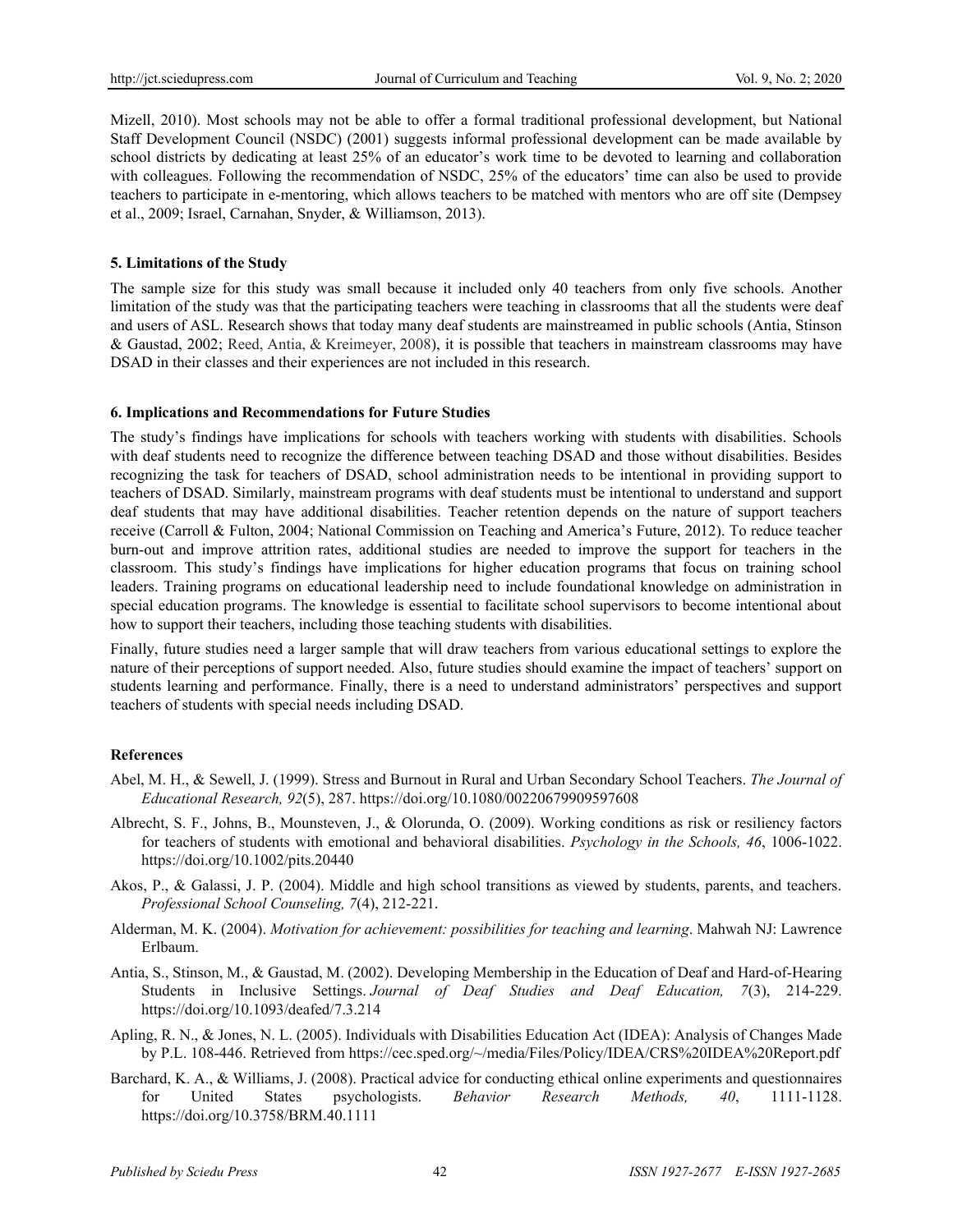- Billingsley, B. S. (2004). Promoting teacher quality and retention in special education. *Journal of Learning Disabilities, 37*, 370-376. https://doi.org/10.1177/00222194040370050101
- Billingsley, B. S. (2003)*. Special education teacher retention and attrition: A critical analysis of the literature*  (COPSSE Document No. RS-2E). Gainesville, FL: University of Florida, Center on Personnel Studies in Special Education.
- Billingsley, B., Carlson, E., & Klein, S. (2004). The working conditions and induction support of early career special educators. *Exceptional Children, 70,* 333-347. https://doi.org/10.1177/002246699302700202
- Billingsley, B. S., & Cross, L. H. (1992). Predictors of commitment, job satisfaction, and intent to stay in teaching: A comparison of general and special educators. *The Journal of Special Education, 25*(4), 453-471. https://doi.org/10.1177/002246699202500404
- Bogdan, R. C., & Biklen, S. K. (2003). *Qualitative research for education: An introduction to theories and methods*  (4th ed.). New York, NY: Pearson Education Group.
- Brock, M. E., & Carter, E. W. (2015). Effects of a professional development package to prepare special education paraprofessionals to implement evidence-based practice. *The Journal of Special Education. 4,* 39-51. https://doi.org/10.1177/0022466913501882
- Bruce, S., DiNatale, P., & Ford, J. (2008). Meeting the needs of deaf and hard of hearing students with additional disabilities through professional teacher development. *American Annals of The Deaf*, *153*(4), 368-375. Https://doi.org/10.1353/aad.0.0058
- Buchanan, E. A., & Hvidzak, E. E. (2009). Online survey tools: Ethical and methodological concerns of Human Research Ethics Committees. *Journal of Empirical Research on Human Research Ethics, 4*, 37-48. https://doi.org/10.1525/jer.2009.4.2.37
- Cancio, E., Albrecht, F. S., & Johns, H. B. (2013). Defining administrative support and its relationship to the attrition of teachers of students with emotional and behavioral disorders. *Journal of education and Treatments of Children, 36*(4), 71-94. https://doi.org/10.1353/etc.2013.0035
- Carroll, T., & Fulton, K. (2004). The true cost of teacher turnover. *Threshold,* 16-17.
- Charmaz, K. (2006). *Constructing grounded theory. A practical guide through qualitative analysis.* London: Sage.
- Cheetham, G., & Chivers, G. (2001). How professionals learn in practice: An investigation of informal learning amongst people working in professions. *Journal of European Industrial Training, 25*, 248-292. https://doi.org/10.1108/0309059011039587
- Comer, S. K. (2009). The ethics of conducting educational research on your own students. *Journal of Nursing Law, 13*(4), 100-105. https://doi.org/10.1891/1073-7472.13.4.100
- Conderman, G., & Katsiyannis, A. (2002). Instruction issues and practices in secondary special education. *Remedial and Special Education, 23*, 169-179. https://doi.org/10.1177/07419325020230030501
- Creswell, J. W. (2013). *Research design: Qualitative, quantitative, and mixed methods approaches*. Thousand Oaks, CA: Sage publications.
- Creswell, J. W. (2005). *Educational research: Planning, conducting, and evaluating quantitative and qualitative research* (2nd ed.). Upper Saddle River, NJ: Pearson.
- Cross, L. H., & Billingsley, B. (1994). Testing a model of special educators' intent to stay in teaching. *Exceptional Children, 60*(5), 411-421. https://doi.org/10.1177/001440299406000504
- Darling-Hammond, L. (2003). Keeping good teachers. *Educational Leadership*, *60*(8), 6.
- Dempsey, I., Arthur -Kelly, M., & Carty, B. (2009). Mentoring early career special education teachers. *Australian Journal of Education, 53*(3), 294-305. https://doi.org/10.1177/000494410905300307
- Denzin, N. K., & Lincoln, Y. S. (2003). *The landscape of qualitative research: Theories and issues* (2nd ed.). Thousand Oaks, CA: Sage.
- Dodd, E. E., & Scheetz, N. A. (2003). Preparing today's teachers of the deaf and hard of hearing to work with tomorrow's students: A statewide needs assessment. *American Annals of the Deaf, 148*, 25-30. https://doi.org/10.1353/ aad.2003.0002
- Dornyei, Z. (2007). *Research methods in applied linguistics.* New York: Oxford University Press.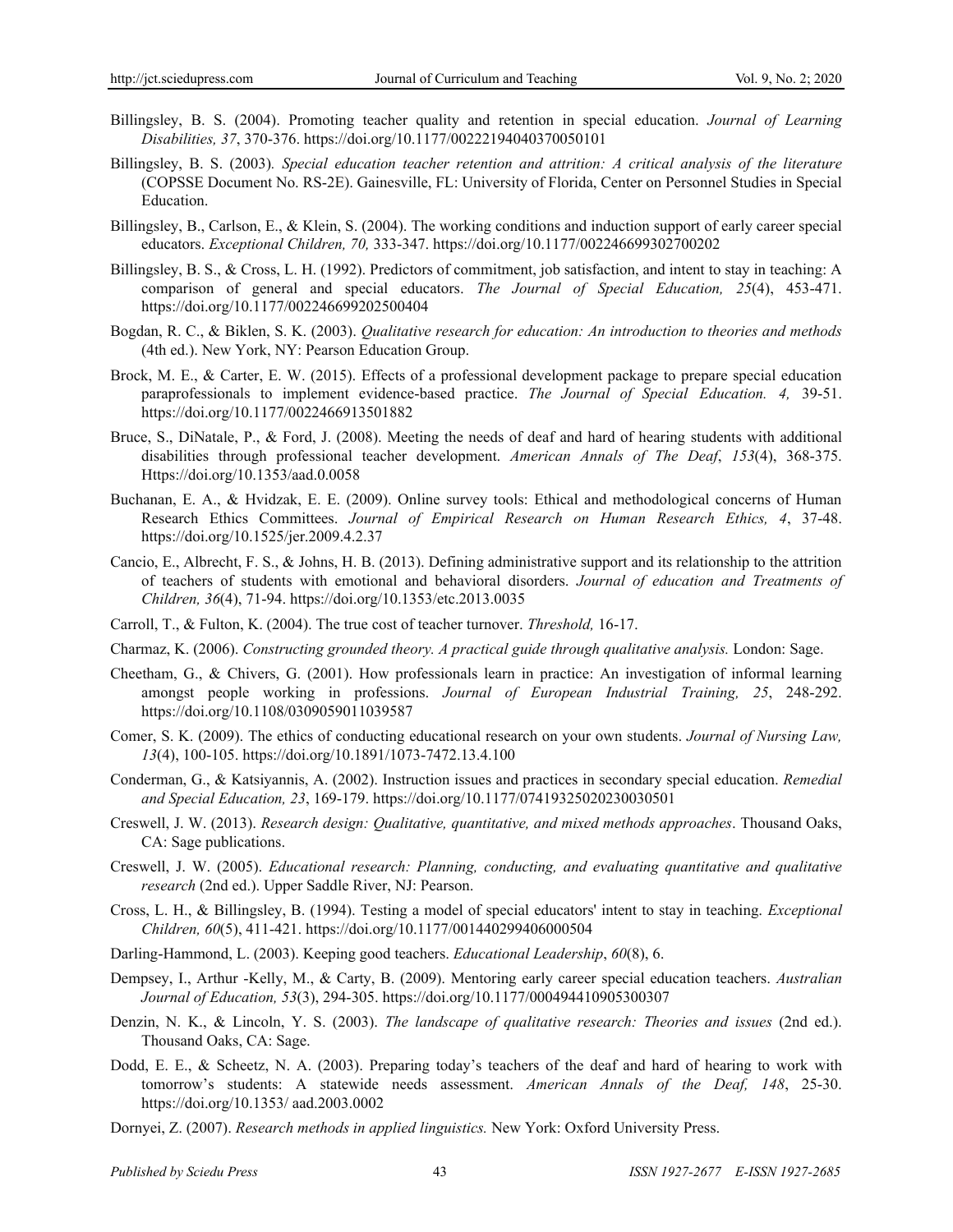- Eraut, M. (2004). Informal learning in the workplace. *Studies in Continuing Education, 26,* 247-273. https://doi.org/10.1080/158037042000225245
- Fereday, H., & Muir-Cochrane, E. (2006). Demonstrating rigor using thematic analysis: A hybrid approach of inductive and deductive coding and theme development. *International Journal of Qualitative Methods*, *5*(1), 80-92. https://doi.org/10.1177/160940690600500107
- Ferguson, L. M., Yonge O., & Myrick, F. (2004). Students' involvement in faculty research: Ethical and methodological issues. *International Journal of Qualitative Methods, 3*(4), Article 5.
- Frasier, J. R. (2007). Transitioning students with disabilities from middle to high school. *Teaching Exceptional Children Plus, 4*(2), 1-10.
- Galdas, P. (2017). Revisiting Bias in Qualitative Research: Reflections on Its Relationship with Funding and Impact. *International Journal of Qualitative Methods, 16*(1). https://doi.org/10.1177/1609406917748992
- Gersten, R., Keating, T., Yovanoff, P., & Harniss, M. K. (2001). Working in special education: Factors that enhance special educator's intent to stay. *Exceptional Children, 67,* 549-567. https://doi.org/10.1177/001440290106700408
- Gerhke, R. S., & McCoy, K. (2007). Considering the context: Differences between the environments of beginning special educators who stay and those who leave. *Rural Special Education Quarterly, 26*(3), 32-40. https://doi.org/10.1177/875687050702600305
- Graves, S. (2010). Mentoring pre-service teachers: A case study. *Australasian Journal of Early Childhood, 35*(4), 14-20. https://doi.org/10.1177/183693911003500403
- Giangreco, M. F., & Broer, S. M. (2005). Questionable utilization of paraprofessionals in inclusive schools: Are we addressing symptoms or causes? *Focus on Autism and Other Developmental Disabilities, 20*, 10-26. https://doi.org/10.1177/10883576050200010201
- Griffin, C. C., Kilgore, K. L., Winn, J. A., Otis-Wilborn, A., Hou, W., & Garvan, C. W. (2009). First-year special educators: The influence of school and classroom context factors on their accomplishments and problems. *Teacher Education and Special Education, 32*(1), 45-63. https://doi.org/10.1177/0888406408330870
- Guardino, C., & Cannon, J. E. (2015). Theory, Research, and Practice for Students Who Are Deaf and Hard of Hearing with Disabilities: Addressing the Challenges from Birth to Postsecondary Education. *American Annals of the Deaf*, *160*(4), 347-355. https://doi.org/10.1353/aad.2015.0033
- Hansson, P., & Gamage, D. (2008). A study of professional development of Swedish school leaders and their views on how it needs to be navigated. *World Studies in Education, 9*(1), 55-72. https://doi.org/10.7459/wse/09.1.04
- Ingersoll, R. M. (2001). Teacher Turnover and Teacher Shortages: An Organizational Analysis. *American Educational Research, 38*(3), 499-534. https://doi.org/10.3102/00028312038003499
- Israel, M., Carnahan, C. R., Snyder, K. K., & Williamson, P. (2013). Supporting new teachers of students with significant disabilities through virtual coaching: A proposed model. *Remedial and Special Education, 34*(4), 195-204. https://doi.org/10.1177/0741932512450517
- Jones, T. W., & Ewing, K. M. (2002). An analysis of teacher preparation in deaf education: Programs approved by the Council on Education of the Deaf. *American Annals of the Deaf, 147*, 71-78. https://doi.org/10.1353/aad.2012.0246
- Katsafanas, J. D. (2006). *The Roles and Responsibilities of Special Education Teachers*. Unpublished doctoral dissertation, University of Pittsburgh.
- Kaufhold, J., Alverez, V., & Arnold, M. (2006). Lack of school supplies, materials and resources as an elementary cause of frustration and burnout in South Texas special education teachers. *Journal of Instructional Psychology*, *33*(3), 159-161.
- Leimann, K., Murdock, G., & Waller, W. (2008). The staying power of mentoring. *Delta Kappan Gamma Bulletin*, *74*(3), 28-31.
- Lincoln, Y. S., & Guba, E. G. (1985). *Naturalistic inquiry*. Beverly Hills, CA: Sage Publications.
- Locke, J., Kratz, H., Reisinger, E., & Mandell, D. (2014). Implementation of evidence-based practices for children with autism spectrum disorders in public schools. In Beidas R. & Kendall P. (Eds.), *Child and adolescent therapy*: *Dissemination and implementation of empirically supported treatments*. Oxford University Press; New York, NY.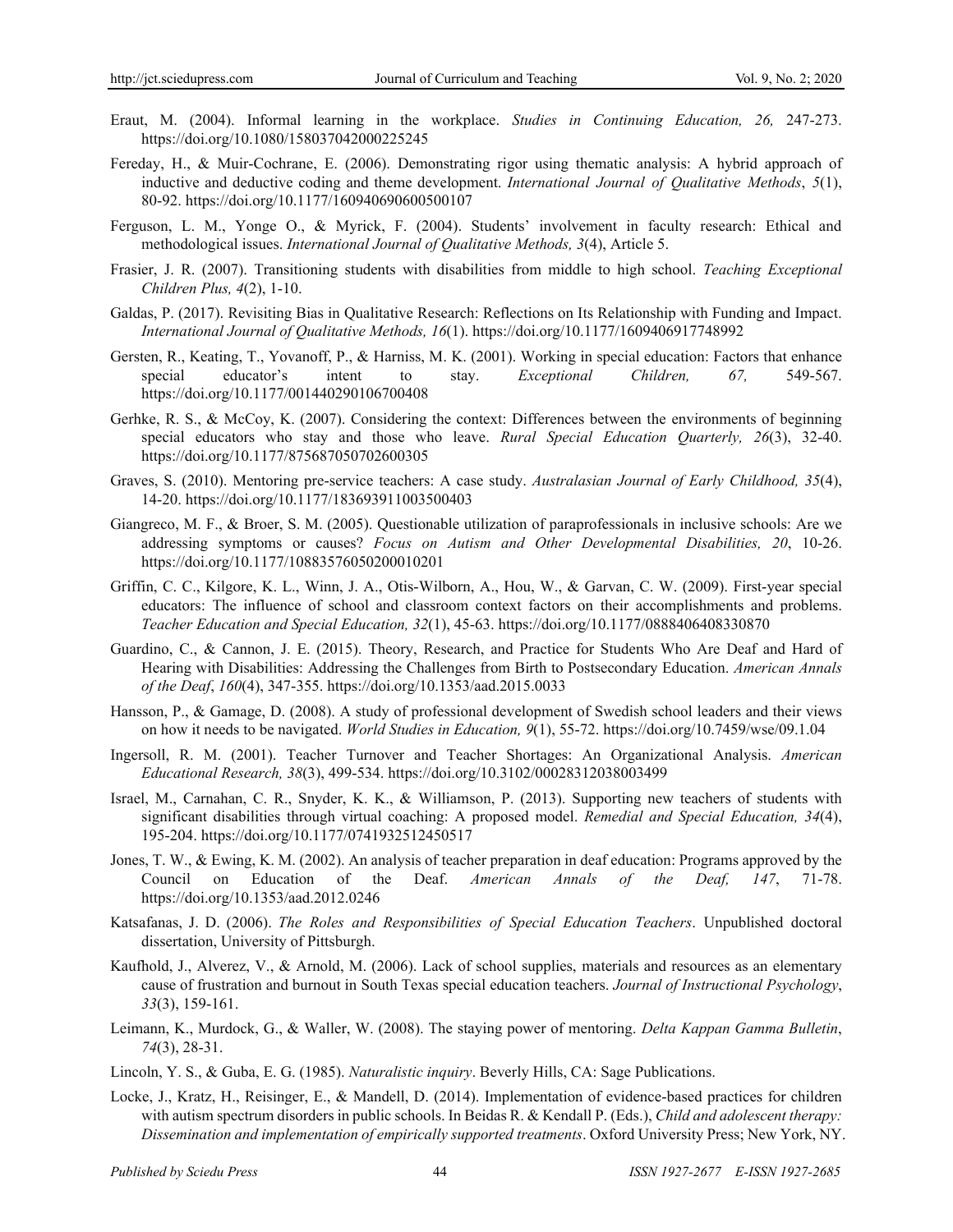pp. 261-276.

- Luckner, J. L., & Carter, K. (2001). Essential competencies for teaching students with hearing loss and additional disabilities. *American Annals of the Deaf, 146*, 7-15. https://doi.org/10.1353/ aad.2012.0065
- Mahon, P. Y. (2013). Internet research and ethics: Transformative issues in nursing education research. *Journal of Professional Nursing, 30,* 124-129. https://doi.org/10.1016/j.profnurs.2013.06.007
- Many, T. W. (2008). Teacher talk: how collaboration gets to the heart of great schools. In Erkens, C., Jakicic, C. (Eds.), *The Collaborative Teacher* (pp. 57-75). Bloomington, IN: Solution Tree.
- Martin, J. J. (2008). *Study of factors that contribute to the exit of special education teachers from the special education classroom in region 1 of Kansas.* Unpublished doctoral dissertation, Baker University.
- McGrew, K. M., Johnson, D., Cosio, A., & Evans, J. J. (2004). *Increasing the chance of no child being left behind: Beyond cognitive and achievement abilities*. Minneapolis, MN: Institute on Community Integration, University of Minnesota.
- Merriam, S. B. (2002). *Qualitative research in practice: Examples for discussion and analysis*. San Francisco, CA: Jossey-Bass.
- Mizell, H. (2010). *Why professional development matters*. Learning Forward: Oxford, OH.
- Musyoka, M. M., Gentry, M. A., & Bartlett, J. J. (2016). Voices from the Classroom: Experiences of Teachers of Deaf Students with Additional Disabilities. *Journal of Education and Training Studies*, *4*(2), 85-96. https://doi.org/10.11114/jets.v4i2.1113
- Musyoka, M. M., Gentry, A.M., & Meek, D. (2017). Perceptions of teachers' preparedness to teach deaf and hard of hearing students with additional disabilities: A Qualitative case study. *Journal of Developmental and Physical Disabilities.* https://doi.org/10.1007/s10882-017-9555-z
- National Commission on Teaching and America's Future. (2012). *What matters most: teaching for America's future*. Retrieved from nctaf.org/wp-content/uploads/ 2012/WhatMattersMost.pdf
- National Staff Development Council. (2001). *NSDC's standards for staff development*. NSDC, Oxford, OH.
- Otto, S., & Arnold, M. (2005). A study of experienced special education teachers' perceptions of administrative support. *College Student Journal, 39*, 253-259.
- Patton, M. Q. (2002). *Qualitative Research & Evaluation Methods* (3rd ed.). Newbury Park, CA: Sage
- Pratt, C. (2000). *Planning for successful transitions across grade levels.* Bloomington, IN: Indiana Resource Center for Autism.
- Prather-Jones, B. (2011). How school administrators influence the retention of teachers of students with emotional and behavioral disorders. *The Clearing House: A Journal of Educational Strategies, Issues and Ideas*, *84*(1), 1-8. https://doi.org/10.1080/00098655.2010.489387
- Reed, S., Antia, D. S., & Kreimeyer, H. K. (2008). Academic Status of Deaf and Hard-of-Hearing Students in Public Schools: Student, Home, and Service Facilitators and Detractors. *The Journal of Deaf Studies and Deaf Education, 13*(4), 485-502. https://doi.org/10.1093/deafed/enn006
- Richards, J. (2004). What New Teachers Value Most in Principals? *Principal, 83*(3), 42-44.
- Richards, J. (2007). How Effective Principals Encourage Their Teachers Principal. *Principals, Jan/Feb*, 48-50.
- Ridley, R. T. (2009). Assuring ethical treatment of students as research participants. *Journal of Nursing Education, 48*, 537-541. https://doi.org/10.3928/01484834-20090610-08
- Skaalvik, E. M., & Skaalvik, S. (2007). Dimensions of teacher self-efficacy and relations with strain factors, perceived collective teacher efficacy, and teacher burnout. *Journal of Educational Psychology, 99,* 611-625. https://doi.org/10.1037/0022-0663.99.3.611
- Smith, M. S., & Ingersoll, M. R. (2004). What Are the Effects of Induction and Mentoring on Beginning Teacher Turnover? *American Educational Research Journal, 41*(3), 681-714 https://doi.org/10.3102/00028312041003681.
- Smith, S. J., & Israel, M. (2010). E-mentoring: Enhancing special education teacher induction. *Journal of Special Education Leadership*, *23*, 30-40.